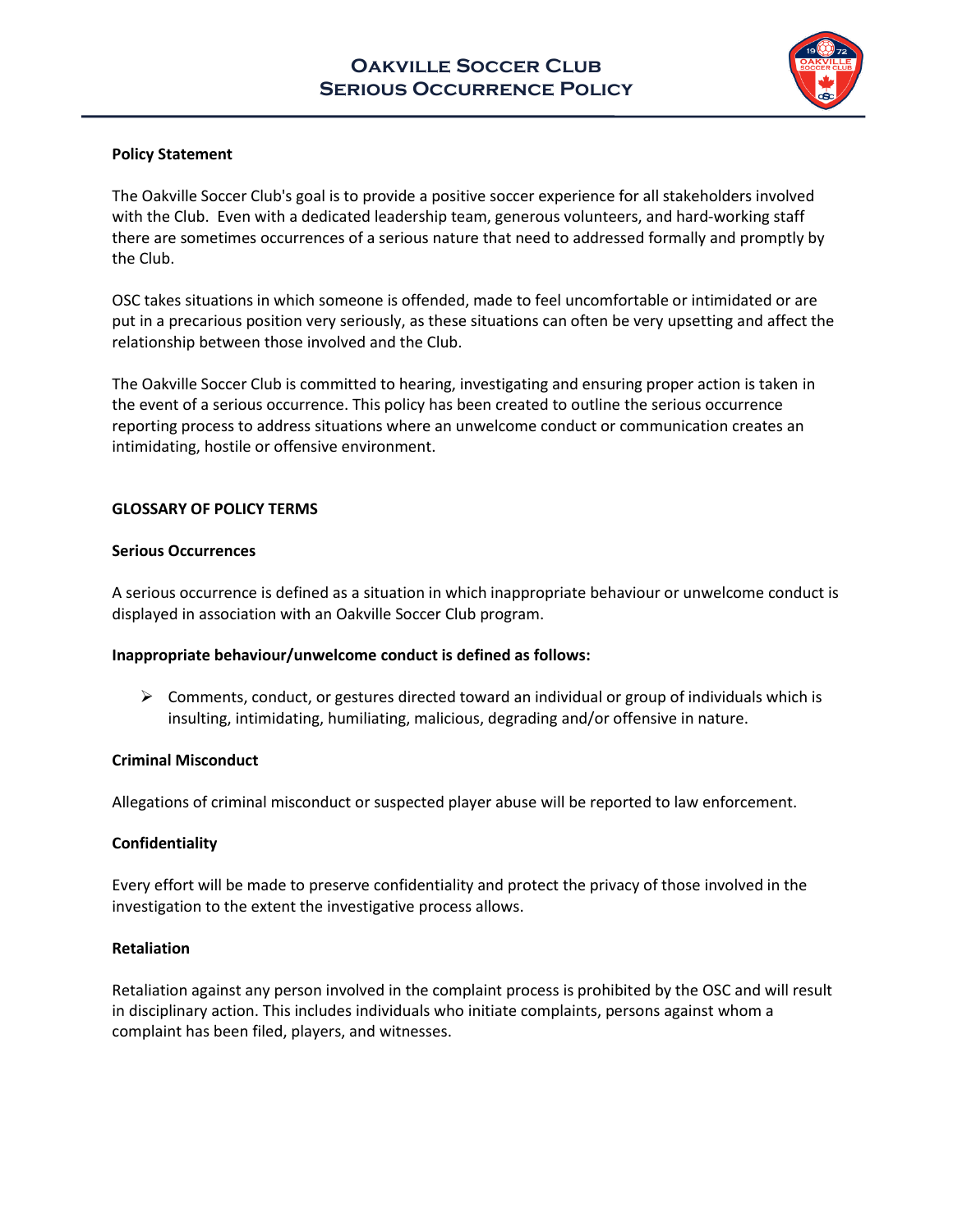

## **Reporting Procedure**

The Oakville Soccer Club has developed and implemented a formal procedure for receiving, investigating and resolving complaints. The procedure will include reasonable and prompt time lines.

The Oakville Soccer Club's Executive Director and the Director of Finance and Human Resources are responsible for receiving, investigating and resolving complaints. If the complaint directly involves the OSC Executive Director, the complaint must be addressed to the President of the OSC Board of Directors.

### **Policy Review, Training and Usage Reporting**

This Serious Occurrence Policy will be included in OSC staff and volunteer orientations. The Policy and its related forms will be made available to all staff, players, parents, referees and volunteers via OSC's website and will be included in all program manuals.

This policy will be reviewed annually by OSC's Executive Director, and periodic staff training regarding this Policy and reporting procedure will be scheduled throughout the year. The Executive Director will give an annual report to the Board of Directors regarding the use and efficacy of the Serious Occurrence Policy and Reporting Process and will recommend changes to the program, if applicable, at that time.

## **SERIOUS OCCURRENCE REPORTING PROCESS**

### **Reporting Procedure**

If a member, parent, volunteer, player or employee believes he/she has been exposed to an inappropriate behaviour or an unwelcome conduct, he/she should bring this problem to the immediate attention of the Club's Executive Director or the Director of Finance and Human Resources by completing the **Serious Occurrence Report Form**. This form should be submitted within 48 hours of the incident to ensure clarity and consistency in the report.

The complete[d Serious Occurrence Report Form](http://www.oakvillesoccer.ca/images/publications/2016/club-info/org-policies/osc-serious-occurrence-report-form-2016.pdf) should be submitted via one of the following ways:

- I. In person Please submit the completed form in a sealed envelope, attention OSC Executive Director. Should the Serious Occurrence involved OSC'[s Executive Director,](mailto:dharris@oakvillesoccer.ca) please address the envelope to the President of the Board of Directors, Oakville Soccer Club.
- II. Via email Please email a copy of the completed form to the Executive Director of the Oakville Soccer Club. Should the Serious Occurrence involved OSC's Executive Director, please email the completed form to OSC's [President of the Board of Directors.](mailto:president@oakvillesoccer.ca)

Please be reminded that retaliation of any kind is strictly prohibited and may result in disciplinary action.